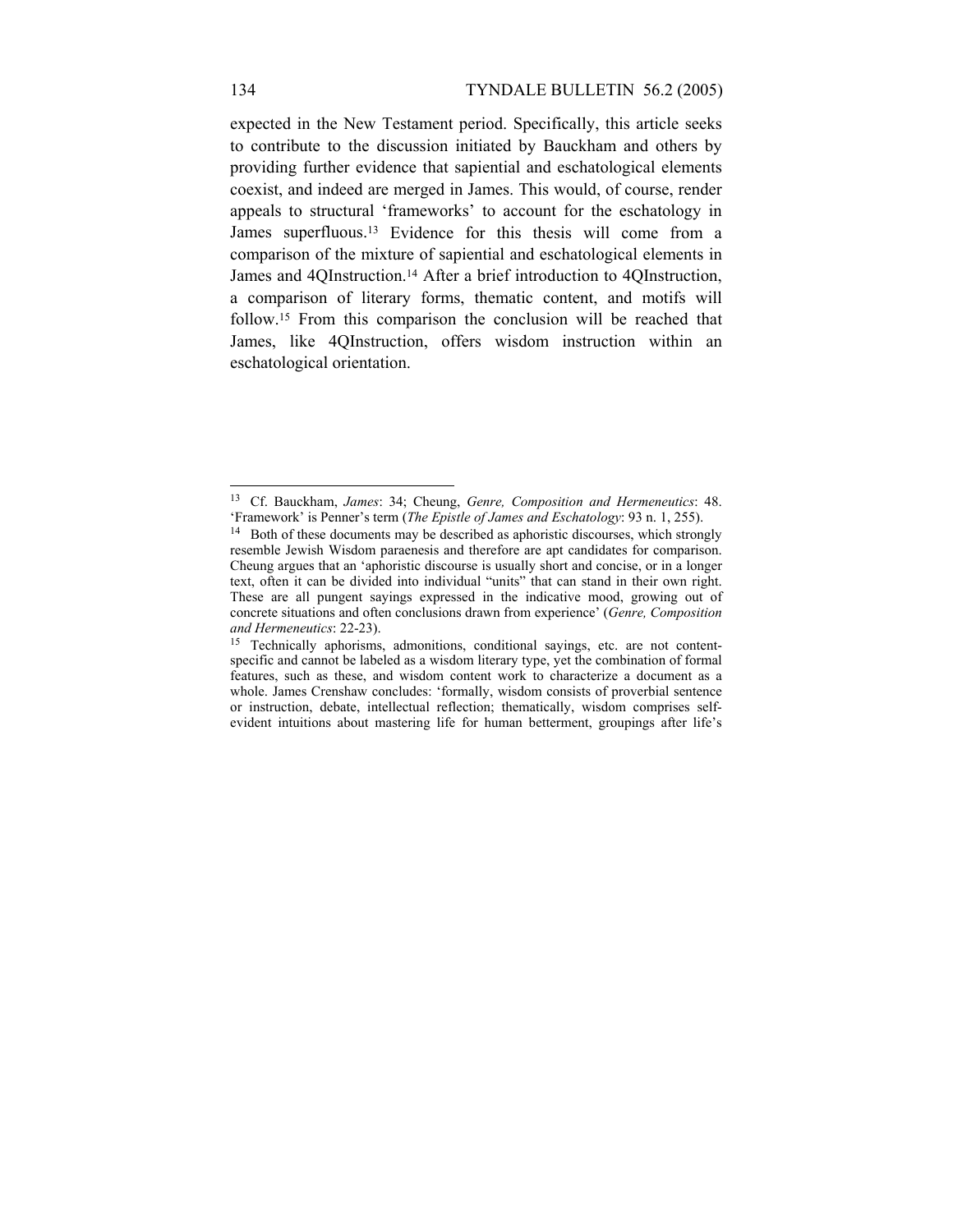# **2. 4QInstruction and James**

The sapiential text  $4QInstruction<sup>16</sup> represents the longest wisdom$ document of the Dead Sea Scrolls and has been identified as a 'missing link' in the development of the wisdom tradition between Proverbs and Sirach.17 It survives in six (or more)18 Hebrew manuscripts, designated 1Q26, 4Q415-418, and 423. Four of these manuscripts are in Herodian script (30-1 BC) with 1Q26 and 4Q423 representing a middle Herodian hand (AD 1-30). The size, which some have compared to the length of the Temple Scroll,19 and number of copies of the document have led scholars to believe that, whether or not it was composed at Qumran, it was a very important text for those who kept the cache of documents in the Judean desert. The remains of the document are extremely fragmentary – ranging from fragments the size of a postage stamp to larger pieces containing several columns of text – but have been sufficiently reconstructed to give an idea of the contents of the document.20 The majority of the fragments contain literary forms, themes and vocabulary resembling the broader wisdom tradition

<sup>16 &#</sup>x27;Sapiential Work A' was the title given the document before it was officially published in volume 34 of the Discoveries of the Judean Desert series (*DJD* 34). The editors of *DJD* 34 have offered the title 'Musar Le-Mevin' (Instruction for a Maven); see John Strugnell and Daniel J. Harrington, *Qumran Cave 4.XXIV: Sapiential Texts, Part. 4Qinstruction (Mûsār Lĕ Mēvîn): 4Q415ff. With a re-edition of 1Q26* (DJD 34; Oxford: Clarendon, 1999): 2-3. Cf. the helpful introductions to 4QInstruction in Matthew J. Goff, *The Worldly and Heavenly Wisdom of 4QInstruction* (STDJ, 50; Leiden: Brill, 2003); and Daryl F. Jefferies, *Wisdom at Qumran: A Form-Critical Analysis of the Admonitions in 4QInstruction* (GDNES, 3; Piscataway, NJ: Gorgias, 2002).

<sup>&</sup>lt;sup>17</sup> Strugnell and Harrington, *DJD* 34:31.<br><sup>18</sup> Elgvin has argued that there are two copies of 4Qinstruction among the approximately 300 fragments comprising 4Q418 ('The Reconstruction of Sapiential Work A', *RevQ* 16, 1995: 559-80), while E. Tigchelaar argues for three (*To Increase Learning for the Understanding Ones: Reading and Reconstructing the Fragmentary* 

<sup>&</sup>lt;sup>19</sup> Strugnell and Harrington, *DJD* 34:2.<br><sup>20</sup> Though no complete copy of the Instruction exists, by means of many parallels among the fragments Elgvin has proposed a reconstruction of the text offering a comprehensive outline ('Reconstruction': 579-80). Harrington comments: 'All of the manuscripts of [4QInstruction] are fragmentary. And there are few cases of running text that allow us to see what the sequence of thought was' ('Two Early Jewish Approaches to Wisdom', *JSP* 16, 1997: 27). However, he goes on to say 'the most common small literary form is the wisdom instruction' which contains 'frequent direct addresses, imperatives and prohibitions, and reasons for following the advice. The material is usually gathered in short units or paragraphs on the various topics …' (28). From these observations Harrington confidently makes a comparison between the wisdom forms and themes found in 4QInstruction and Sirach.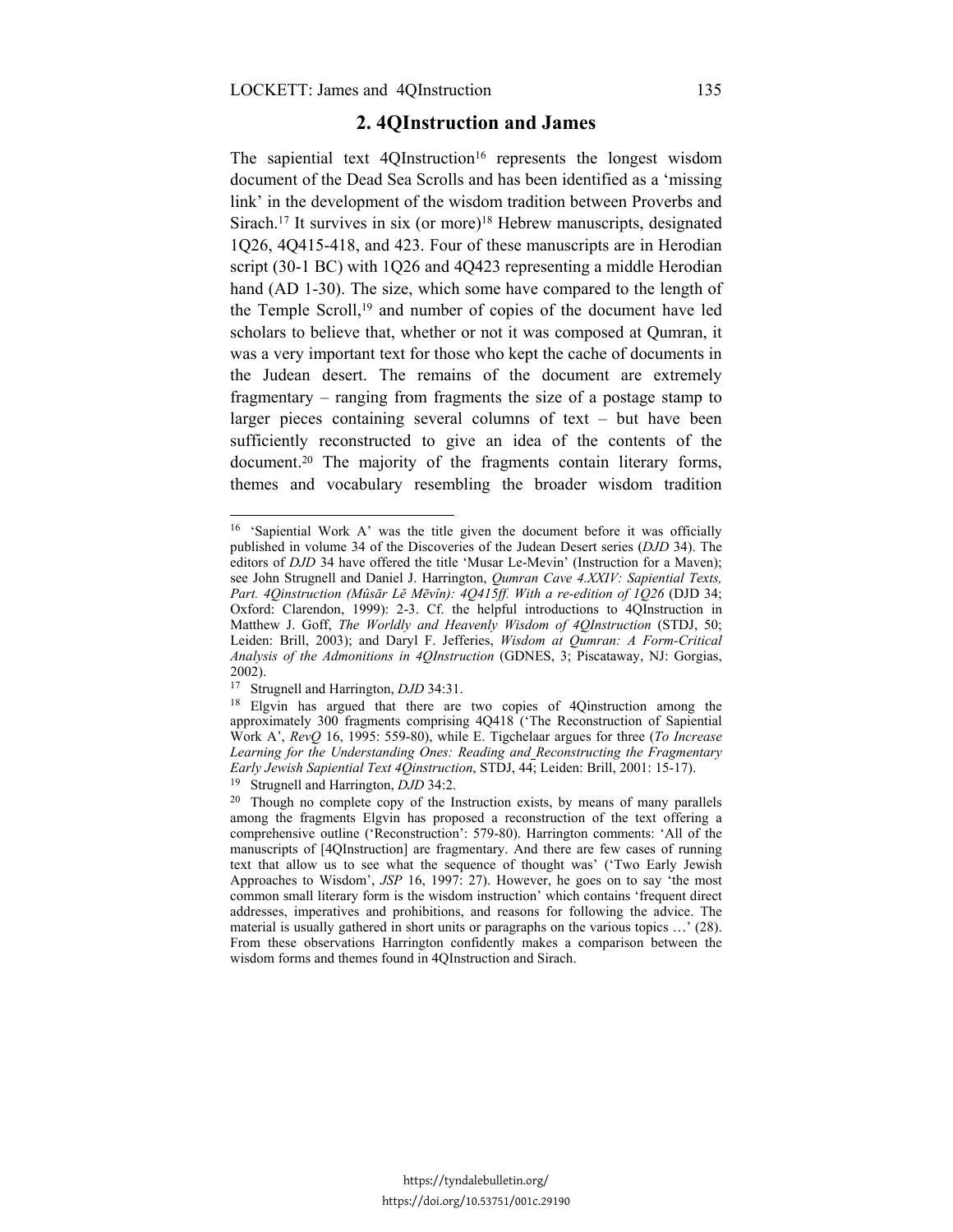including instructions, admonitions with motive clause, didactic sayings, themes regarding the 'poor', wisdom *topoi*, and instruction on attaining wisdom. Accompanying these aphoristic sections are larger portions of instruction. Finally, scholars have indicated that 4QInstruction especially resembles Sirach, parts of Proverbs, Jesus' instructions in the Synoptic Gospels, and the letter of James.21 The text as a whole is characterized by its practical advice and emphasis upon 'revealed wisdom'.

While we are able to discern much regarding the physical characteristics of the text and something of the work's contents based upon the extant fragments, we are not so fortunate to have much information regarding those who composed this text. Though Elgvin believes that the primary themes of the 'pre-teacher' community are reflected in the document, John Strugnell and Daniel Harrington assert that 4QInstruction is not connected to the origins of the community of Qumran. They contend: 'The vocabulary and the thought of 4Q415ff. [4QInstruction] differ decisively from those of the 1-11Q texts; frequently 4Q415ff. has words foreign to the 1-11Q texts or lacks words characteristic of this corpus.<sup>'22</sup> The absence of the special vocabulary of sectarianism and dualism suggests that where 4QInstruction and the other documents discovered at Qumran overlap merely expresses a general non-sectarian and post-exilic sapiential Jewish background. 'Moreover', the editors conclude, 'considered sociologically, 4Q415ff. does not reflect a specific sect or closed community like that of Qumran, nor an earlier quasi-sectarian group. Indeed, it is dubious whether one should talk of communities or groups at all in looking for the background of this work.'23 If indeed 4QInstruction originated from a non-sectarian sapiential Jewish background (the view taken here), then possibly the ideas in the text may be more broadly representative of the Second Temple period. Thus 4QInstruction would demonstrate, at least in some circles, that no

<sup>21</sup> Daniel J. Harrington, 'Wisdom at Qumran', in E. Ulrich and J. VanderKam, eds., *The Community of the Renewed Covenant* (Notre Dame: University of Notre Dame, 1994): 144.

<sup>22</sup> Strugnell and Harrington, *DJD* 34:30. 23 Strugnell and Harrington, *DJD* 34:36. See also Daniel Harrington, *Wisdom Texts from Qumran* (London: Routledge, 1996): 40-1. Though there is considerable debate concerning whether the document was a product of these individuals, I will follow the lead of Harrington and Strugnell who believe that the Instruction does not originate from Qumran, and thus represents the wider interests of the Second Temple milieu.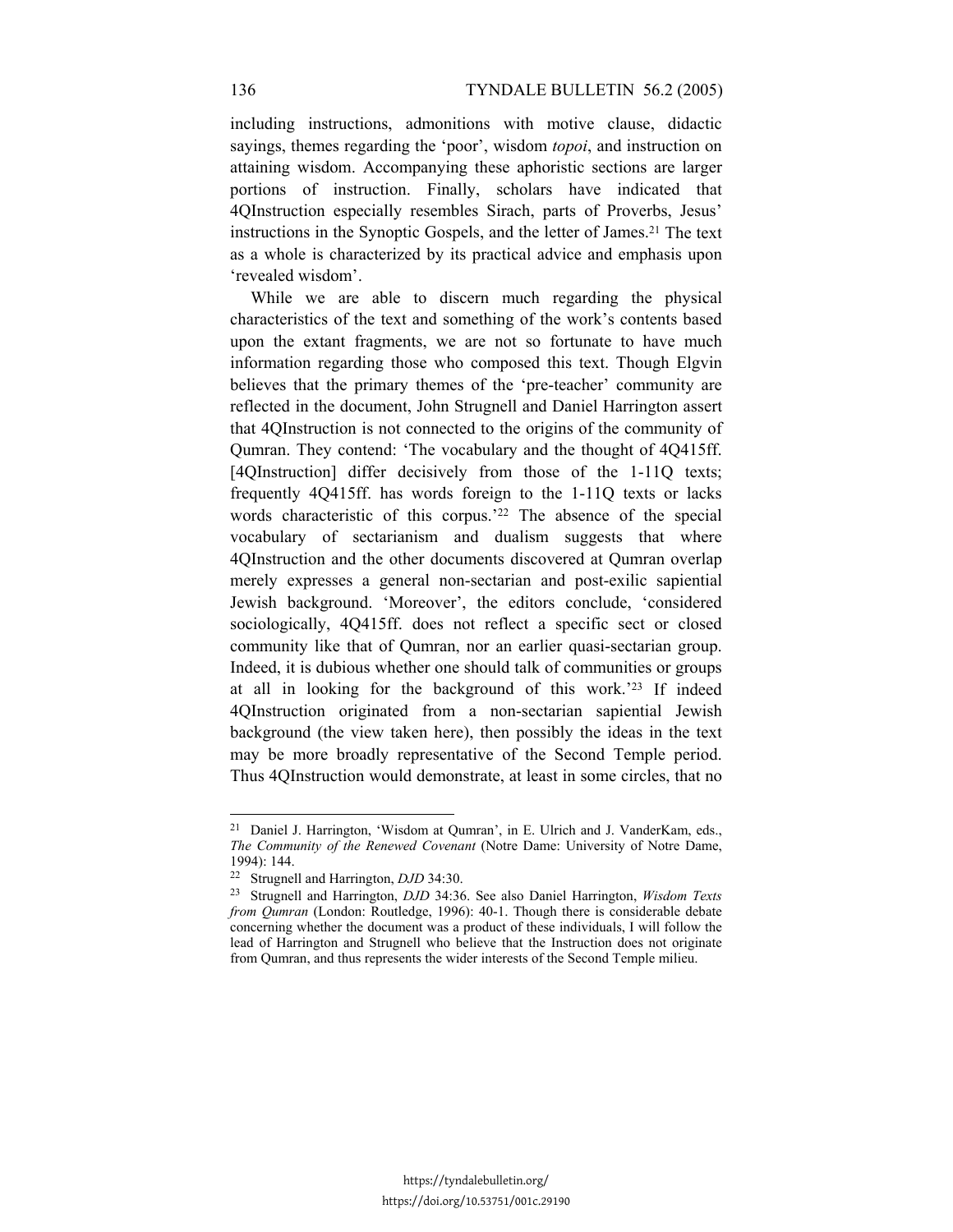clear world-view boundaries between a sapiential and an eschatological perspective existed.

Likewise, James has often been associated with wisdom literature<sup>24</sup> and is similar to the aphoristic wisdom of Proverbs and Sirach. It contains instructions, admonitions and exhortations, aphoristic sayings, as well as three longer discourses. James takes up traditional sapiential themes of seeking wisdom and care for the poor. Both texts are best described as wisdom instructions which presuppose a setting where a senior sage addresses either an individual, as in 4QInstruction ('you of understanding', or 'O understanding son') or a group, as in James ('my brothers' or 'my beloved brothers').25

## **3. Formal Comparison**

Several formal components shared between our texts make up, what John Gammie has argued, is the secondary genre of paraenetic literature which, in his taxonomy, is a branch of Wisdom Literature.<sup>26</sup> We may briefly consider some of these.

## *Admonition and Exhortation*

<u>.</u>

The most frequent wisdom form in 4QInstruction is the wisdom saying, appearing as admonitions (warning against taking a given course of action) or exhortations (positive command to adopt a given action). Frequently these sayings are formulated in the imperative or jussive, with an accompanying clause or rhetorical question giving motivation

<sup>24</sup> J. B. Mayor, *The Epistle of St. James* (2nd ed. London: Macmillan, 1897): lxxilxxii, lxxiv-lxxvii; Ulrich Luck, 'Weisheit und Leiden: Zum Problem Paulus und Jakobus', *TLZ* 92 (1967): 256; Bruce R. Halson, 'The Epistle of James: "Christian Wisdom?"' *SE* 4 = *TU* 102 (1968): 308-14; E. Baasland, 'Literarische Form, Thematik und geschichtliche Einordnung des Jakobusbriefes', *ANRW* 25.2: 3646-84; and Ralph

Martin, *James* (WBC 48; Waco, TX: Word, 1988): lxxxvii-xciii.<br><sup>25</sup> Johnson comments, 'The group is always being addressed in James even when individual cases are being considered; the exhortation in the majority of ancient paraenetic texts is to the individual' ('The Social World of James: Literary Analysis and Historical Reconstruction', in L. M. White and O. L. Yarbrough, eds., *The Social World of the First Christians: Essays in Honor of W. A. Meeks*, Minneapolis: Fortress, 1995: 195 n. 78).

<sup>26</sup> John G. Gammie, 'Paraenetic Literature: Toward the Morphology of a Secondary Genre', *Semeia* 50 (1990): 41-77. Though James may be identified as paraenetic literature, this need not imply that the letter has no coherence (*contra* Martin Dibelius, *James: A Commentary on the Epistle of James*, tr. Michael A. Williams; 11th ed.; Philadelphia: Fortress, 1976: 2).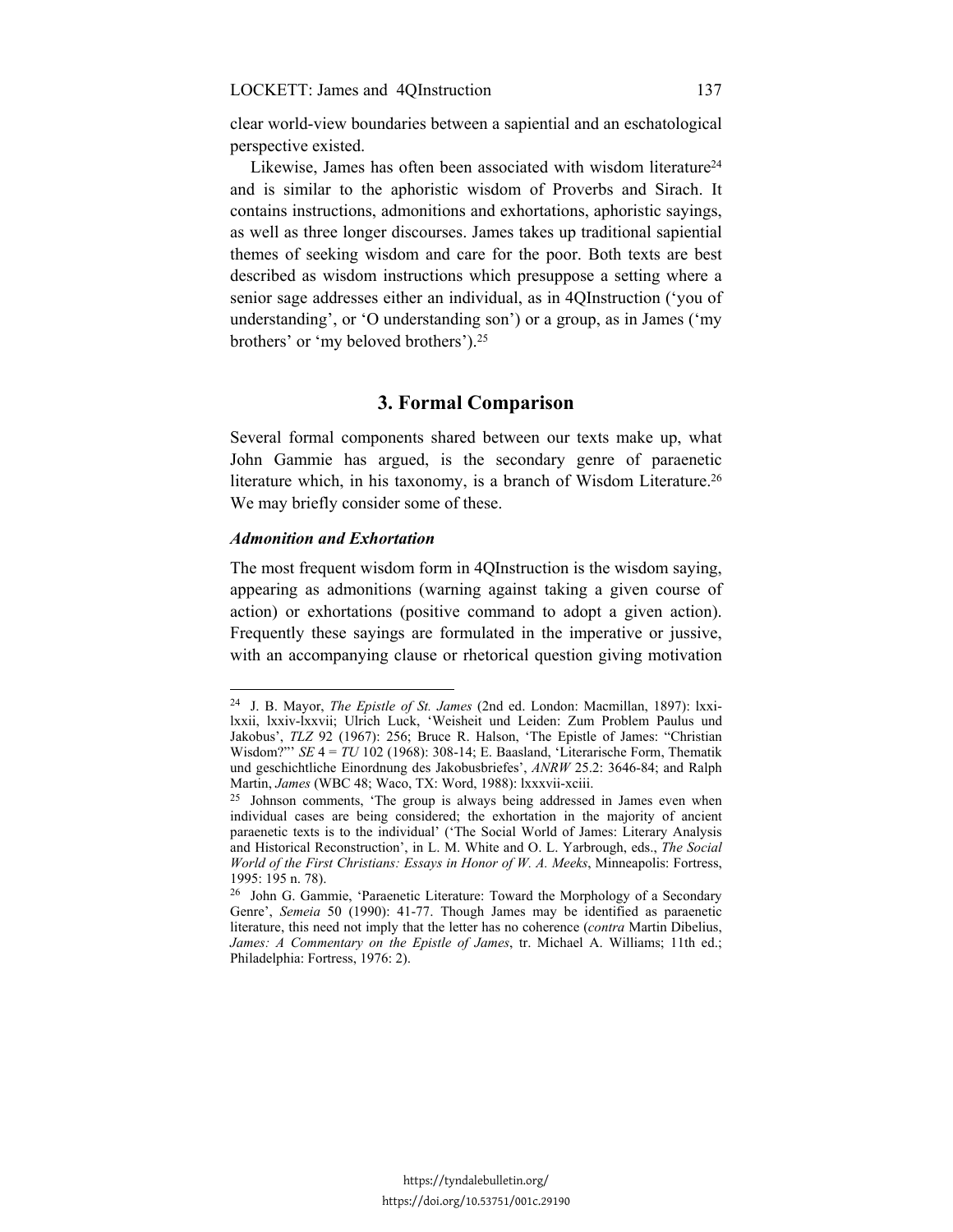to act upon the wise saying.27 There are at least twenty-three such sayings in the remaining fragments of 4QInstruction and at least six clear admonitions in James.<sup>28</sup> For example:

If you are poor,29 do not long for anything but your inheritance, and do not get consumed by it, lest you displace your boundary (4Q416 2 iii 8b- $9a)$ .<sup>30</sup>

And in James:

<u>.</u>

Beloved, do not grumble against one another, so that you may not be judged. See, the Judge is standing at the doors! (5:9).

Both passages fit the classic characteristics of the warning admonition. Each begins with the vocative address immediately followed by a vetitive in 4Q416<sup>31</sup> or a negated imperative in James.<sup>32</sup> Finally, both admonitions are rounded off with a motive clause.33 Exhortations are quite common in both documents and significantly, there is no indication of an admonition appearing without a motive clause in either text.34

<sup>27</sup> Jefferies makes a clear distinction between 'wisdom saying' and 'admonition' (7-9, 90-93), where he sees only 'admonitions' within 4QInstruction, identifying fifty-two full or partial admonitions within the text (*Wisdom at Qumran*: 115-317, 319). 28 For 4QInstruction: 4Q416 2 i 22-ii 1a; 2 ii 15-21 (several in this passage); 4Q416

<sup>2</sup> iii 4, 5-8a; 12b-14a; and for James: 1:19b-20; 4:8a; 4:10; 5:9a; 5:12; 5:16a.  $^{29}$  In 4Q416, the phrase 'you poor' designates the addressee, functioning like a

vocative of address, Eibert Tigchelaar argues that at least seven occurrences of this phrase may be taken to function like the vocative of address, 'The Addressees of 4Qinstruction', in Daniel K. Falk et al., eds., *Sapiential, Liturgical and Poetical Texts from Qumran Proceedings of the Third Meeting of the International Organization for Qumran Studies Oslo 1998* (STDJ 35; Leiden: Brill, 2000): 62-75. Likewise in James 5:9, we find the characteristic elements of the wisdom saying in the vocative address (ἀδελφοί). 30 All translations of 4QInstruction are taken from Florentino García Martínez in

Florentino García Martínez & Eibert J. C. Tigchelaar, ed., *The Dead Sea Scrolls Study* 

<sup>&</sup>lt;sup>31</sup> E.g. the Hitpael imperfect verbal form with the negative particle **אל**. John G. Gammie refers to this construction as a 'vetitive' (negative imperative) or 'A grammatical mood favored in Hebrew admonitions; the use of the jussive  $+$  the negative particle *'al*' ('Paraenetic Literature: Toward the Morphology of a Secondary Genre': 71.).

<sup>&</sup>lt;sup>32</sup> Here the verb precedes the vocative of address for emphasis: μὴ στενάζετε, ἀδελφοί, κατ' ἀλλήλων ἵνα μὴ κριθῆτε· ἰδοὺ ὁ κριτὴς πρὸ τῶν θυρῶν ἕστηκεν.

 $33$  In 4Q416 the motive clause is set off by **Φ** and warns that desiring someone else's share amounts to moving one's boundary. In James the motive clause warns of impending judgement upon those who complain against one another.<br><sup>34</sup> Further, Jefferies asserts that though the Instruction is partially preserved, 'there is

no indication of an admonition without a motive clause' which, according to P. J. Nel, carries the admonition's authority (Jefferies, *Wisdom at Qumran*: 93-94).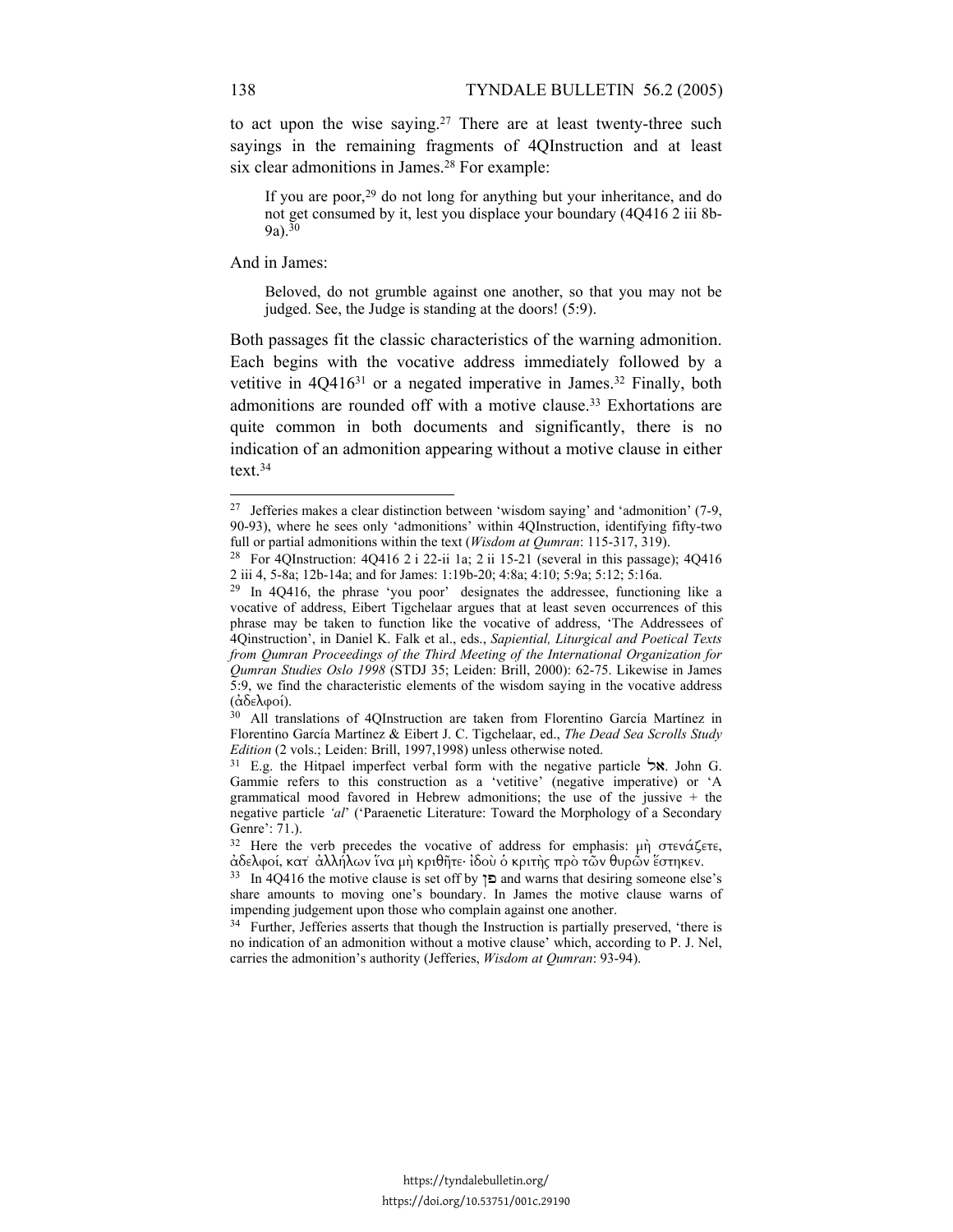## *Future Reversal Sayings*

Both texts contain 'future reversal sayings', which Aune categorizes as a type of aphoristic sentence.35 In a reconstruction from both 4Q417 1 i 10c-12a and the parallel 4Q416 2 i 5c-6 we read:

Gaze upon the mystery that is to come, and *comprehend* the birth-*times of salvation*, and know who is to inherit glory and toil. Has not [rejoicing been appointed for the contrite of spirit] and for those among them who mourn eternal joy?<sup>36</sup>

Here the contrite and those who mourn are promised joyful rejoicing as their inheritance. Because the future reversal is embedded in an admonition, it serves to encourage the addressee to investigate the *raz nihyeh* (the mystery that is to be). Though formally this literary type is akin to parallelism, it seems clear that this example is based more upon content rather than a pure form. Regardless, it is evidence of a concern extending beyond a 'this worldly' horizon so common in wisdom literature.

James also contains 'future reversal sayings':

Has not God chosen the poor in the world to be rich in faith and to be heirs of the kingdom that he has promised to those who love him?  $(2:5)^{37}$ 

Here the poor are designated as ones who will be wealthy with faith and the ultimate heirs of the future kingdom. An example bearing a great resemblance to the instance of future reversal embedded within an admonition in 4QInstruction is the passage found in James 1:9-10, where the  $\dot{\text{o}}$  ταπεινός ('the lowly one') is commanded to exalt in his lowly position and the  $\delta$ πλούσιος ('the rich') in their humiliation, a situation set in context by the future judgement of the rich in 5:1-6. Again, though this example is characterized more by content rather than the particular form, it does illustrate an eschatological concern. Passages such as 1:9-10 and 2:5 taken together with 5:1-11 illuminate the final reversal of the 'rich' and 'poor' in James where we can see the eschatological orientation of the traditional concern for the poor where rewards and punishments will be mete out in the life to come.

-

<sup>&</sup>lt;sup>35</sup> David Aune, 'Oral Tradition and the Aphorisms of Jesus', in H. Wansbroug, ed., Jesus and the Oral Gospel Tradition (JSNTSS 64; Sheffield: JSOT, 1991): 227-36.<br><sup>36</sup> Translation from Strugnell and Harrington, *DJD* 34.<br><sup>37</sup> Cf. Bauckham's catagorization of James 2:5 as 'future reversal saying' (*James*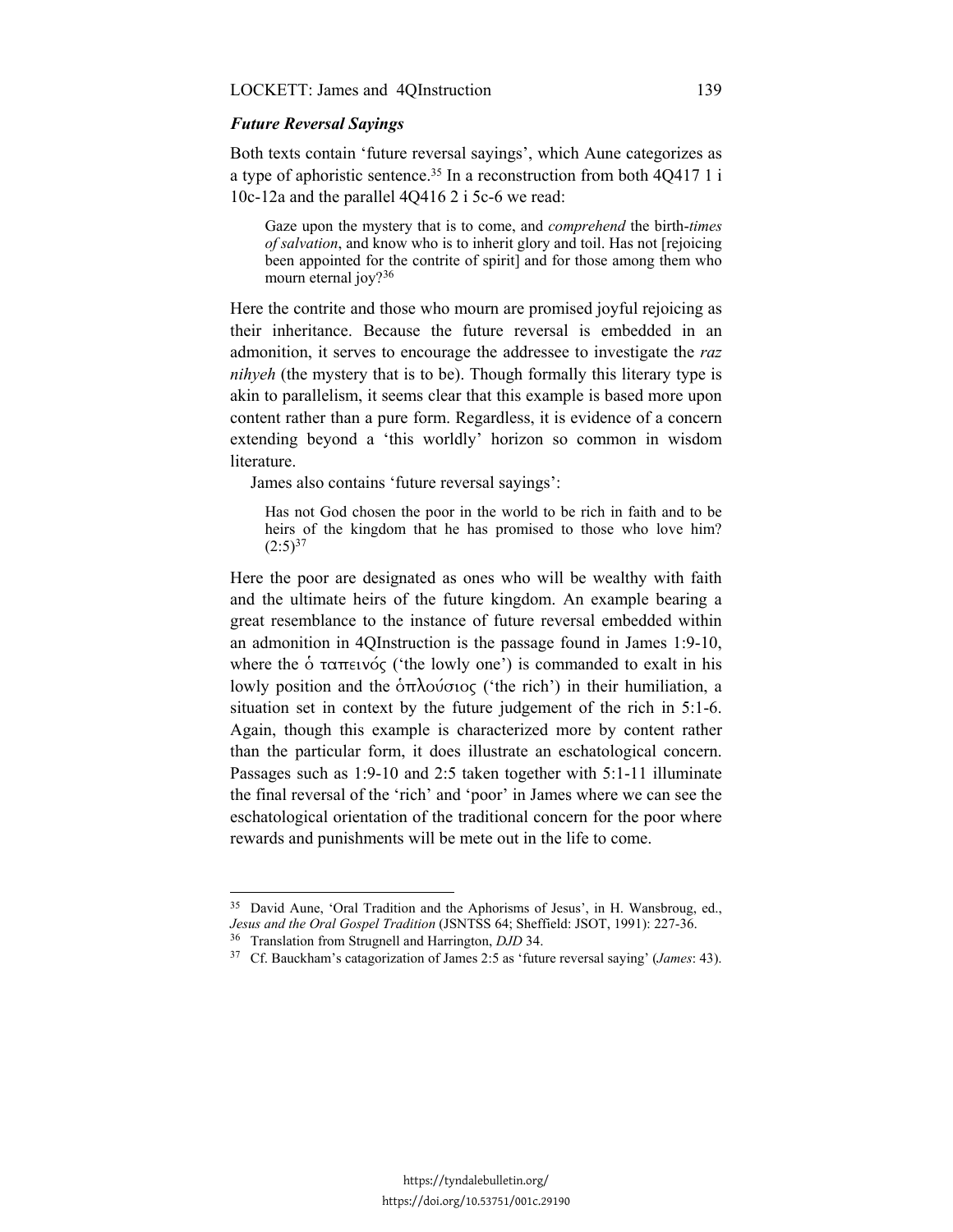### *Other Similar Forms*

In addition to the forms I have highlighted there are several others common to both texts. Both documents use comparison (similitudes) $38$ and each contain step-sayings (sorite): 4Q416 2 ii 18c-21a,<sup>39</sup> comparable to those found in James 1:2-4 and 1:15. Some have seen a judgement saying in 4Q418 69 6-7,<sup>40</sup> with an announcement of judgement in 6ab and accusation in 6c-741; which roughly parallels the judgement saying in James 5:1-6, with the announcement of judgement in verses 1-3 and accusation verses 4-6. Also, both texts contain 'measure-for-measure' sayings or 'statements of reciprocity',42 which, especially in James, are extended from a 'this worldly' perspective to address God's final judgement. However, where James (1:12, 25; 5:11) and other Qumran wisdom texts (e.g. 4Q525) include beatitudes, 4QInstruction does not include beatitudes in the extant material. Furthermore, where James contains examples and models (*paradeigmata*),43 frequently used in wisdom texts, 4QInstruction does

-

<sup>38 4</sup>Q416 2 iii 15b-19a; Jas 2:26; 3:4-5a.

 $39$  'Do not reach for what is beyond the range of your power, lest you stumble, and your disgrace becomes exceeding[ly] great. [Do not se]ll your sold for money. It is better that you are a servant in the spirit, and that you serve your overseers for nothing. And for money do not sell your glory, and do not mortgage your inheritance for it, lest you bequeath (only) your body. Do not eat your fill of bread, … when there is no clothing; do not drink wine when there is no food; do not seek delicacies when you … are in want of bread; do not take pride in your want when you are poor lest you despise your life.'

<sup>&</sup>lt;sup>40</sup> 'Your were created [...], and your return will be to the eternal pit, for it shall awaken […] your [s]in. The dark places will shriek against your pleadings, and all who exist for ever, who seek the truth will arise to judge y[ou ...]'.

<sup>41</sup> Torleif Elgvin argues for a clear announcement of judgement in this passage ('Early Essene Eschatology: Judgement and Salvation according to Sapiential Work A.' Pages 126-65 in *Current research and technological developments on the Dead Sea scrolls: conference on the texts from the Judean Desert*, STDJ, 20; Leiden: Brill, 1996]: 158). Cf. the translation offered by García Martínez and Tigchelaar: 'You were created […], and your return will be to the eternal pit …' 4Q418 127 may also contain a judgement saying.

<sup>&</sup>lt;sup>42</sup> This form is particularly interesting because it indicates both a wisdom and apocalyptic background. David Aune asserts that, 'These pronouncements … are found in both prophetic and sapiential contexts' and, in his view, 'such "statements of reciprocity" render customary distinctions between wisdom and apocalyptic as questionable' ('Oral Tradition and the Aphorisms of Jesus': 234). Here, following Bauckham, I have adopted the label 'measure-for-measure sayings' because this highlights the thematic link with the OT concept of *lex talionis* (*James*: 46-7).

<sup>&</sup>lt;sup>43</sup> James uses the examples of Abraham  $(2:21-24)$ , Rahab  $(2:25)$ , the prophets  $(5:10)$ , Job (5:11), and Elijah (5:17-18).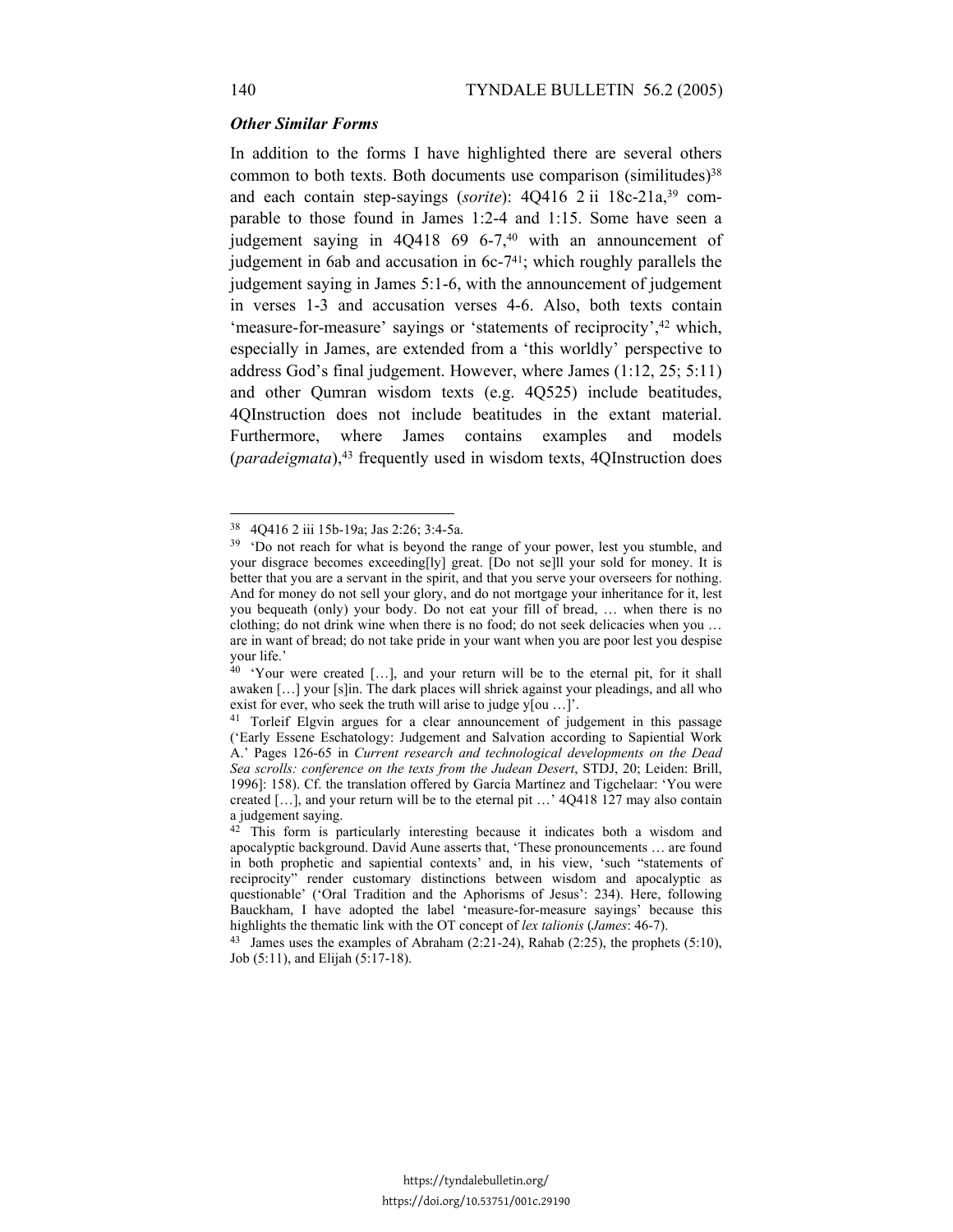not employ any such examples.44 Yet, the result of our formal comparison of these two documents shows that they make similar use of several aphoristic literary forms.

# **4. Thematic Comparisons**

#### *Wisdom* **Topoi**

-

There are several traditional wisdom themes taken up in 4QInstruction. The sage of the Instruction addresses various issues of practical experience including financial matters,<sup>45</sup> relations within society,<sup>46</sup> and advice on relating to one's wife<sup>47</sup> and family.<sup>48</sup> Because of the fragmentary nature of the text we cannot be certain that these were the main topics of the work as a whole, yet from the surviving texts it appears that the Instruction was concerned with teaching the individual set within the normal context of life. In turning to James, we observe both differences and similarities. James fails to mention several topics of traditional Jewish wisdom, namely financial matters, advice on relating to parents, social superiors, or friends, marriage, or childrearing. Yet, there are some topics common within Jewish wisdom addressed in James, namely the testing of one's faith (1:2), speech ethics  $(1:26, 3:2-12)^{49}$  and warning against anger  $(1:19-20)$ . Further,

<sup>44</sup> In the Jewish wisdom tradition figures from Israel's history are used as wise examples, Tob. 4:12; Sir. 16:5-11; 1 Macc. 2:51-61; *4 Macc.* 2:17-19; 16:20-22; 18:11- 13.

<sup>&</sup>lt;sup>45</sup> Cf. 4Q417 2 i 21b-22 and 4Q416 2 ii 4c-6; 17-18. The setting here of buying and selling, of managing money and the possible reference to the poor selling himself into slavery for the payment of debts echoes a general setting far removed from an isolated sectarian movement.

<sup>46 4</sup>Q416 2 ii 15b-16; 4Q417 2 i 4.

<sup>47</sup> The sage of 4QInstruction assumes the one seeking understanding (*mebin*) is or will be married. Though married, the 'one who seeks wisdom' is not to be distracted from pursuing the *raz nihyeh* while keeping company with his wife (4Q416 2 iii 20-21). And echoing the biblical exhortation in Gen. 2:24, the addressee is instructed to 'cl[eave to his wife' (4Q416 2 iv 1, par 4Q418 10 5).

<sup>48</sup> Echoing the exhortation of the Pentateuch (Exod. 20:12, Deut. 5:16), 4Q416 2 iii 15b-19a calls the *mebin* to honour both father and mother. 49 The concern for undisciplined speech is applied specifically to relationships within

the Christian community in 4:11-12. Here the 'brothers' are warned not to speak against one another because in their slander they are guilty of judging not only each other but, in doing so, they become judges of the law itself. Moreover, the advice that 'listening is better than speaking' comes under the general topic of speech ethics as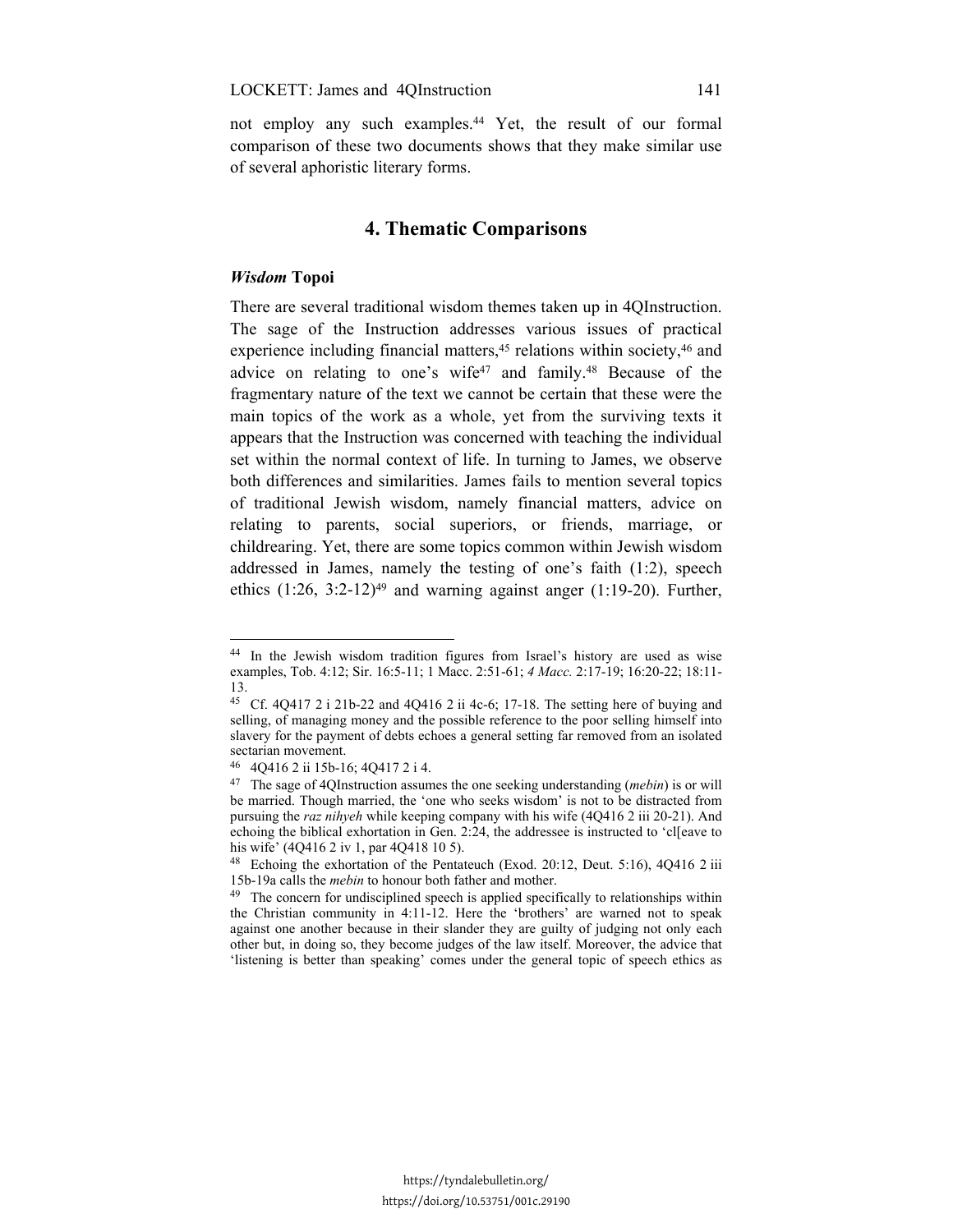both texts address the concern for the socially disadvantaged: in James, 'widows and orphans'  $(1:27)$ , 'the poor'  $(2:2-4, 15-16)$ , and daylabourers  $(5:4)$ ;<sup>50</sup> and 4QInstruction the vulnerable poor  $(4Q416 \ 2i)$ 17-18).

A key similarity between these two texts is their admonition to seek wisdom. James 1:5 commands: 'If any of you lacks wisdom, let him ask (αἰτείτω) God … and it will be given him.' Yet, James is not wholly conventional on this topic: instead of the typically 'sapiential' emphasis of a long and intensive search for wisdom,<sup>51</sup> James advises that God gives wisdom for the asking.52 This wisdom is not available within the created order to the one who diligently searches for it, rather the student must ask of God, acknowledging that wisdom is only conferred by the divine. This is further reinforced in 3:17 where wisdom comes 'from above' (ἡ ἄνωθεν σοφία), which is to say, from God.<sup>53</sup> The notion of 'revealed wisdom', more common in apocalyptic literature, is an important theme in James. Though wisdom is not mediated through apocalyptic visions, it comes from God as one of the 'good and perfect' gifts given 'from above, coming down from the Father of lights' (1:17) and therefore is clearly *revealed* wisdom.

The sage of 4QInstruction exhorts his readers to 'seek wisdom' as well, but, like James, it is clearly an idea moving beyond the traditional, 'this worldly' search for wisdom. The reader is to seek the *raz nihyeh*; a key phrase occurring over twenty times in 4QInstruction.54 The phrase combines the word *raz* (רז,' mystery')

l

51 Cf. Prov. 2:1-5; 8:34; Sir. 6:18-37; 39:1-7; Wis. 6:9-16. 52 Bauckham, *James*: 96. 53 Matt Jackson-McCabe points out that ἄνωθεν (3:17) is synonymous with καταβαῖνον ἀπὸ τοῦ πατρὸς τῶν φώτων (1:17), 'A Letter to the Twelve Tribes', 508 n. 36.

well. In Jas 1:19 the 'beloved brothers' are told to be quick to hear and slow to speak and to anger.

<sup>&</sup>lt;sup>50</sup> In the context of a judgement oracle James reflects on the unjust treatment of those who are economically dependent upon the landed aristocrats and yet who are denied their wages. 4QInstruction may bear the same concern cf. 4Q416 2 ii 17-18, par. 4Q416 7 ii 5-6.

<sup>54</sup> Cf. 4Q415 6 4; 4Q415 24 1; 4Q416 2 i 5; 4Q416 2 iii 9, 14, 18 (par 4Q418 10 1), 21; 4Q417 1 i 8, 18, 21 (par 4Q418 43 6, 14, 16); 4Q417 1 ii 3; 4Q418 43 4; 4Q418 77 2, 4; 4Q418 123 ii 4; 4Q418 172 1; 4Q418 184 2; 4Q418 201 1; and 4Q423 4 1, 4 (par 1Q26 1 i, 4). The phrase may also appear in the following reconstructions: 4Q417 1 i 3, 6; 4Q417 2 i 10-11; 4Q418 179 3; 4Q418 190 2-3; 4Q423 5 2; and 4Q423 7 7. The phrase occurs only four times elsewhere in Qumran documents; once in the Book of Mysteries and three times in the Community Rule (1QS 1 i 3-4 [twice] (par 4Q300 3 4); 1QS 11:3-4).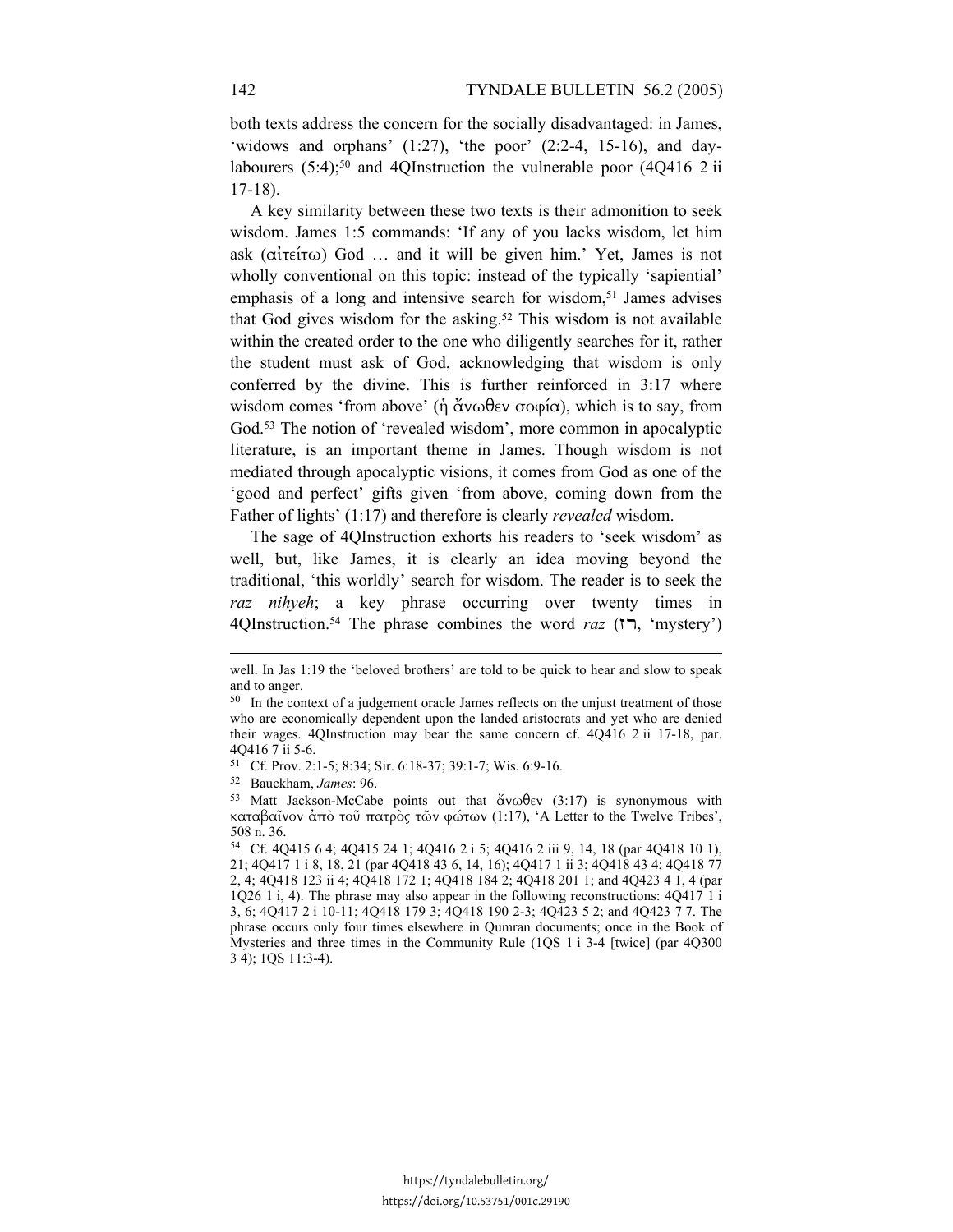#### LOCKETT: James and 4QInstruction 143

with the Niphal participle of the verb 'to be' (היה). Though several scholars have suggested various translations and interpretations of the phrase,55 it is often translated 'the mystery to be/become' referring to the revelation of heavenly knowledge concerning 'all the paths of truth and observe closely all the roots of injustice' (4Q416 2 iii 14b). The moment of this revelation has already occurred yet neither the event of revelation nor its contents is ever described. Though we could consider whether the *raz nihyeh* is a written document, either associated with the Torah or an independent compendium of wisdom, in the end the *raz nihyeh* and the command to seek it, demonstrates an eschatological world-view operating in 4QInstruction in at least two distinct ways. First, understanding is revealed from God and not found within creation. Second, the function of the *raz nihyeh* is understood to produce the knowledge of eschatological realities, namely knowledge of the 'birth-time of salvation', and who is 'to inherit glory and trouble'. Here we see both documents mixing the ethical and practical exhortation to seek wisdom with an eschatological frame of reference, namely that this wisdom is revealed.

### *Eschatological Themes*

<u>.</u>

First it must be said that neither of these texts present a full-blown eschatological discourse but, equally, that both texts reference 'revealed wisdom', final judgement, and future expectation within the general context of instruction. Thus, we can see that the interest in

<sup>55</sup> See the helpful survey of scholarship in Goff, *Worldly and Heavenly Wisdom*; Jefferies, *Wisdom at Qumran*. This phrase has been understood to refer to a future revelation, as the pre-existent sapiential order of creation, principles embedded in the Torah/or the Torah itself. However, it seems unlikely that the expression was associated strictly with a written body of text because the *raz nihyeh* includes divine knowledge to discern between good and evil (4Q416 2 i 5-6), and it reveals aspects of the origin and history of humankind (4Q418 77 2). The *raz nihyeh* is further described in 4Q417 1 i 8-9 (par 4Q418 43 6-7): 'the God of knowledge is a foundation of truth and by the *mystery that is to be* he has made distinct its foundation and its deeds ….' (author's translation). Therefore the *raz nihyeh* is associated with past creation and cannot be understood in strictly futuristic terms. Furthermore, the expression וכול עולם נהיה' everything that ever came into being' (4Q418 69 6) seems to clearly indicate that *raz nihyeh* cannot be understood in a purely futuristic sense. Yet the *raz nihyeh* though connected with creation has eschatological qualities: through it God reveals understanding regarding the periods of time (קצים, 4Q418 123 ii 2), the origin of salvation, including who will inherit glory and corruption (4Q417 2 i 10-12), and the difference between truth and iniquity in order to discern both the 'good' from the 'bad' (4Q417 1 i 5-8b, 10b-11a).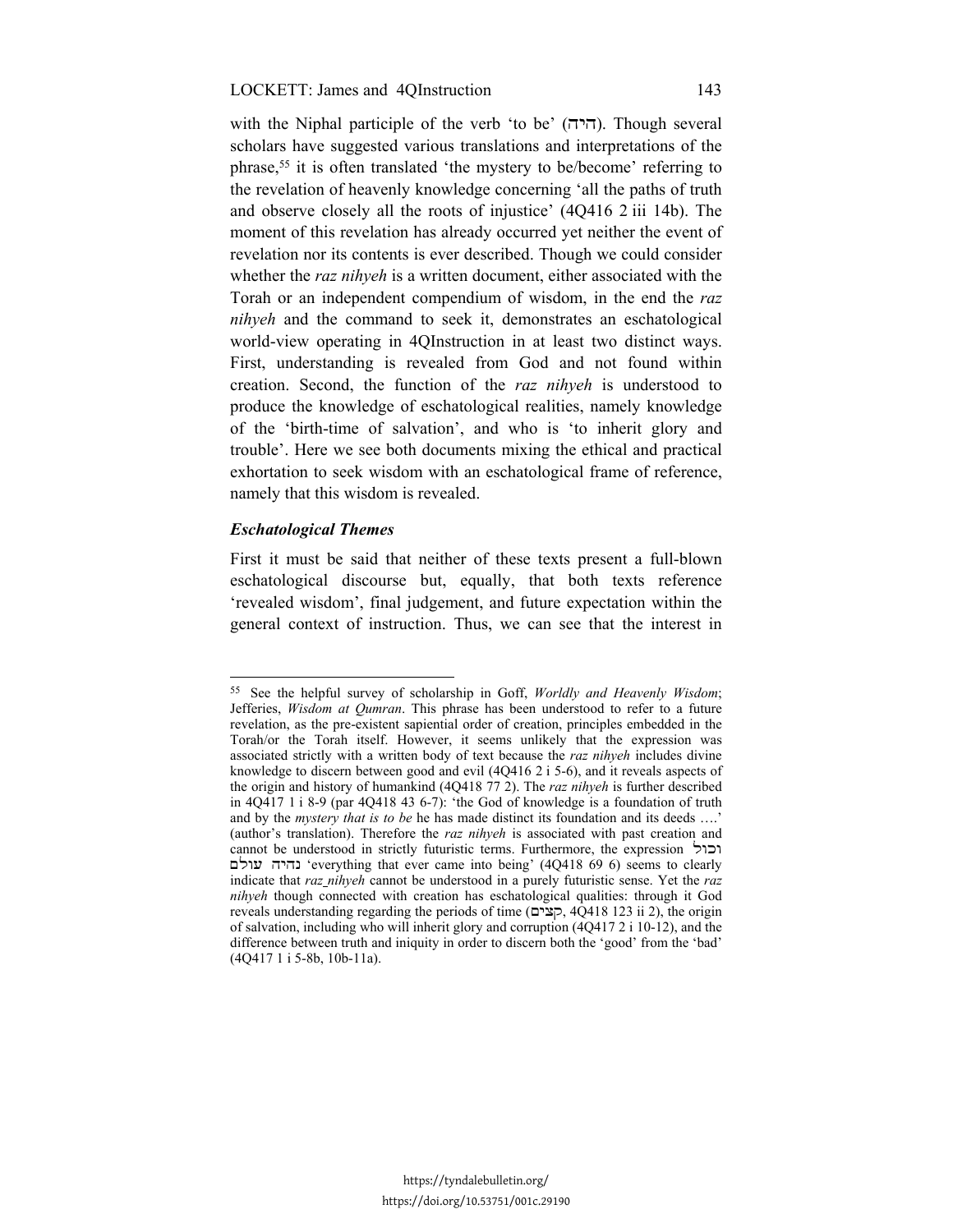eschatology fits within a spectrum of sapiential and eschatological concerns in the text.56

The fragmentary beginning of 4Q416 relates a description of the orderly creation and courses of nature in accordance with God's will.<sup>57</sup> It is evident that the context of the passage is a description of creation and the consequent orderly courses of nature.58 However in line 10 the text shifts to consider the final judgement:

In heaven he passes judgement upon the work of iniquity, and all the sons of his truth will be favourable […] its end. And all who have defiled themselves with it will be in dread and cry out, for (the) heavens will fear [...] [s]eas and abyss are in dread, and every spirit of flesh will be stirred up, and the sons of the heavens [… on the day of] its [judg]ment. And all injustice will end again, and the time of tru[th] will be complete […] in all periods of eternity, for he is the God of truth and from ancient times (are) [his] years […] to establish justice between good and ev[il], to …every judg[ment] (4Q416 1 10-15).

Here, in the traditional wisdom context of orderly creation, the author makes an allusion to the final judgement upon the wicked. Tigchelaar observes 'The eschatological section of the introduction may be seen as supplementary to the cosmological part<sup>'59</sup> and thus may be seen as an example of the mixing an eschatological concern with the traditionally sapiential theme of God's orderly creation. There is also an example of future hope for the righteous:

… how can you say: we have toiled for insight, and been vigilant to pursue knowledge […] in all […] and does not tire in all years of eternity; does he not take delight in truth forever, and knowledge […] serves him. And the s[ons of] heaven whose inheritance is eternal life, would they really say: «We have toiled for the works of truth, and [we] have tired (ourselves) in all times?» (4Q418 69 11b-14a).

<sup>&</sup>lt;sup>56</sup> In Jefferies' analysis, 'While reflecting the traditional forms of wisdom, 4QInstruction functions within an apocalyptic worldview' (*Wisdom at Qumran*, 63).

<sup>&</sup>lt;sup>57</sup> Tigchelaar, *To Increase Learning*.<br><sup>58</sup> This is a common wisdom theme (cf. Sir. 16:26-28; 43:1-10; 1QS 10 1; 1QM 11 8; 1QH<sup>a</sup> 9 25-26, 20 7. Cf. *I Enoch* 1-5 for a similar connection).

<sup>&</sup>lt;sup>59</sup> *To Increase Learning*: 185. It is interesting to compare Elgvin's reconstruction and translation with the DJD reconstruction. Tigchelaar's comments are most appropriate: 'Elgvin takes a maximalist approach, interpreting these and other references eschatologically, and often reconstructing lacunae in such a manner that the reconstructed text becomes eschatological …' (186). Elgvin's work must be handled with this in mind.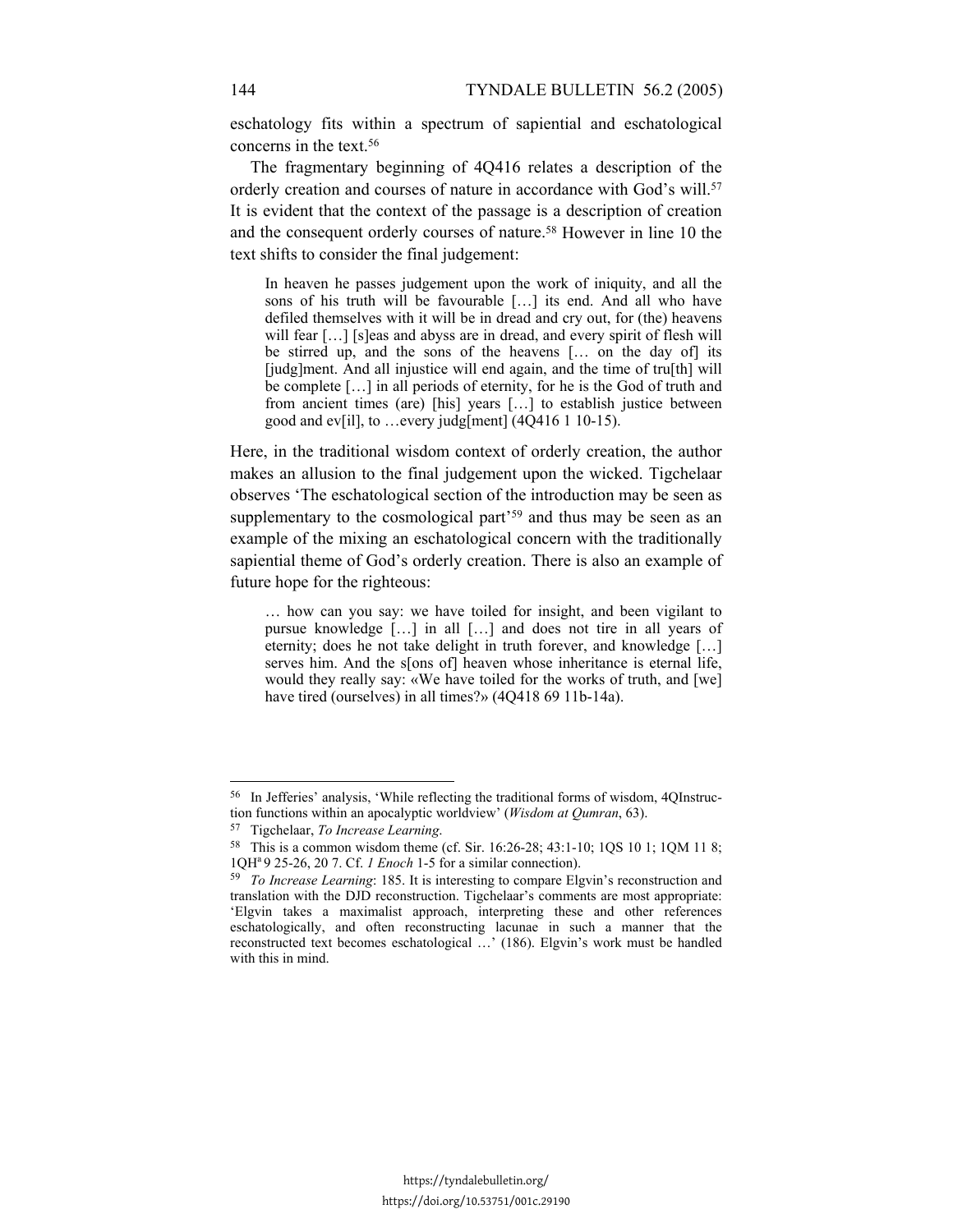Where the Instruction reflects the traditional sapiential concern for preserving one's name after death  $(4Q417 4 ii 3; cf. 4Q416 2 iii 7)<sup>60</sup>$ this theme is accompanied in the text by the assurance that one can obtain 'eternal joy' (4Q417 1 i 10-12), as in the passage above, the 'inheritance' of 'eternal life'. Though concerns for future judgement of the wicked and vindication of the righteous are not the primary focus in 4QInstruction, the motivation for ethical conduct is provided by the eschatological anticipation of judgement and reward.<sup>61</sup>

James likewise voices warning of final judgement upon the wicked. In 5:1-6 the rich are told to 'weep and wail' because the deterioration of their wealth and possessions will become evidence against them, and this 'corrosion' ( $i\acute{o}$ ς) 'will consume (φάγεται) their flesh like fire' (5:3). The rich are castigated: 'You have laid up treasure for the last days' (5:3b). What the rich normally would glory in, their treasure, ironically indicates their impending judgement, and that, in 'the last days'. Here the idea of retribution for evil deeds done in this life (specifically here keeping back the wages of the day-labourer) is set within the future context of God's final judgement.<sup>62</sup> James also reflects future hope for the righteous by means of expecting the return of the Lord, 5:7-11. Here the addressees are encouraged to be patient during the interval of time before the Lord's coming.63 Thus in both passages, ethical conduct is given eschatological motivation, namely judgement for the former, and the Lord's coming for the latter.

### *The 'Two Ways' Motif*

<u>.</u>

A common motif functioning in wisdom and apocalyptic literature is the contrast of the 'two ways'. This motif is often found in moral

<sup>60</sup> Cf. Prov. 10:7; Sir. 6:1; 15:6; 41:11.

<sup>61</sup> Bauckham makes a very interesting statement when he asserts that, 'Eschatological judgement is when the real truth of this life is revealed and receives what is finally due to it. This is final justice. Of course, the idea no doubt has also a kind of paraenetic function. Everything is really decided already in this life; and so the need to live well in this life is absolute' (*Fate of the Dead: Studies on the Jewish and Christian Apocalypses*, NovTSup 93; Leiden: Brill, 1998: 210). 62 'Judgement oracles addressed to the wicked', Bauckham asserts, 'are not

characteristic of wisdom literature, though 'woe' sayings occasionally occur (Eccl. 10:16; Sir. 2:12-14; 4Q185 1-2:9-13)' (Bauckham, *James*: 57). 63 Whether κύριος here refers to God or Jesus, as both are referred to as κύριος (1:1;

<sup>2:1</sup> of Jesus and 1:7 of God), is questionable. Based upon several uses in the NT, Johnson asserts, 'It is certainly the case … that James' double use of *parousia tou kyriou* in 5:7-8 reflects a virtually technical Christian usage and, in all likelihood, refers to the coming of Jesus as judge' (Johnson, *The Letter of James*: 314).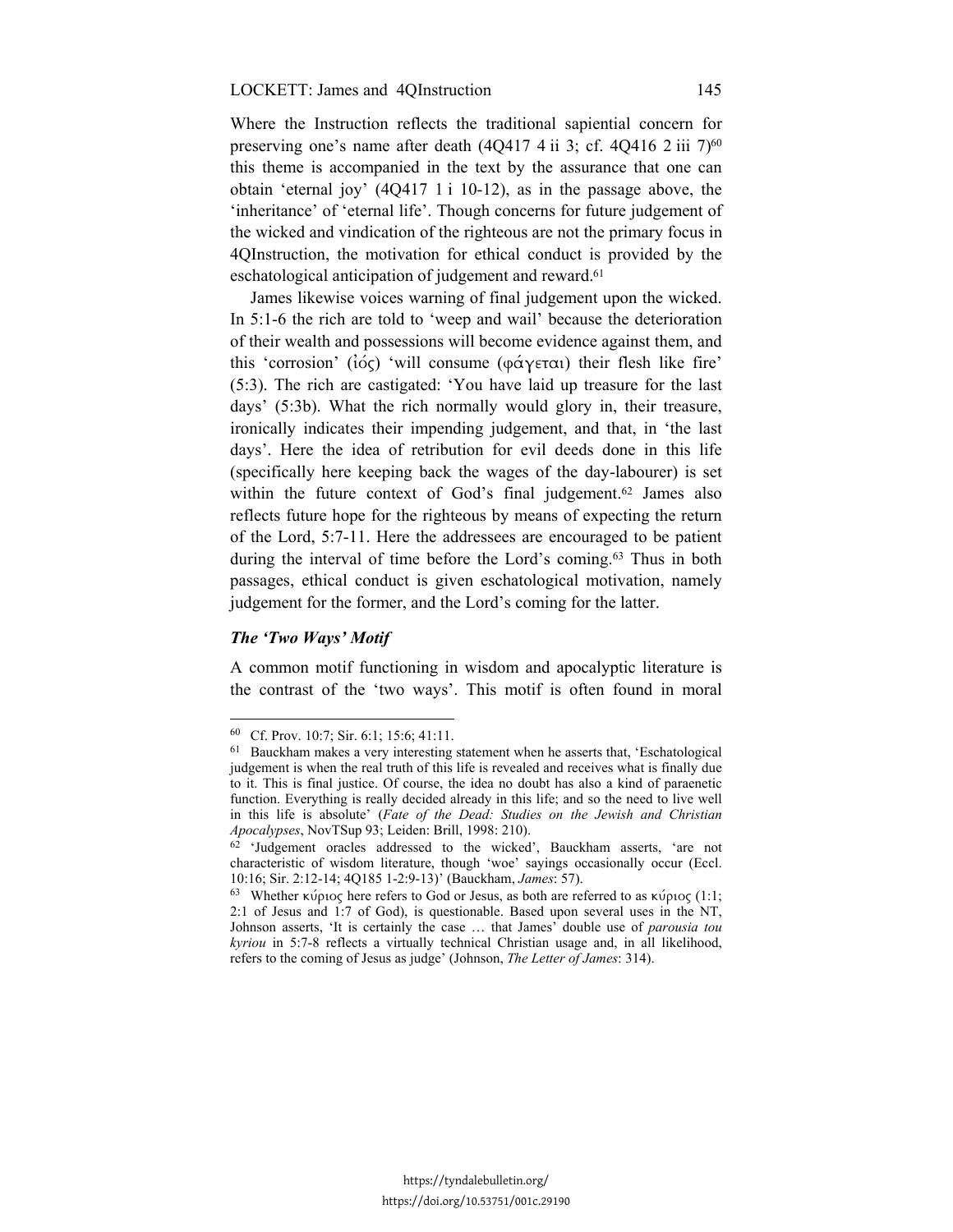instruction contrasting positive and negative ways of living in order to illustrate to young students the way of virtue. The 'two ways' motif draws upon the covenantal choice between life and death (Deut. 30:15- 20) and becomes a common metaphor in wisdom, apocalyptic and Christian paraenetic texts.64 4Q418 69 preserves a discourse contrasting the upright and the foolish. The main part of the fragment consists of instructions directed first to the 'foolish of heart,'65 and then to the 'truly chosen ones.'66 The foolish are warned that their way will end in ruin:

The dark places will shriek against your pleadings, and all who exist for ever, who seek the truth will arise to judge y[ou. Then] all the foolish of heart will be annihilated, and the sons of iniquity will not be found any more. [And a]ll who clung to evil will be ashamed. [And then,] at your judgement the foundations of the firmament will shout, and all […] (4Q418 69 ii 7-9a).

However, those who pursue righteousness and understanding will be rewarded with the right to walk in the presence of angels. And this is said of the 'chosen ones of truth':

Do [t]he[y] not wal[k] in eternal light [...g]]ory and abundant splendor? You  $[\dots]$  in the firmaments of  $[\dots]$  the council of the gods is all  $[\dots]$ (14).

The promise of judgement and reward presents a dualistic contrast between the fates of the 'foolish of heart' and 'chosen ones of truth'. In contrast with the traditional portrayal of the 'two ways' in wisdom literature, the 'wise' are replaced with those who are 'chosen' and their ultimate reward or punishment is placed in an eschatological context.

In James, the 'two ways' tradition is woven throughout the text, appearing in the contrast between wholeness and double-mindedness (1:4, 7-8; 4:8), hearing and doing (1:22-25), two kinds of faith (2:14- 26), friendship with the world and friendship with God (4:4), the rich and the poor (1:9-11; 2:5; 5:1-6), and in the climatic implicit contrast between the way of error and the way of truth (5:19-20). Throughout the letter, the choice between the way of life and the way of death is on

<sup>64</sup> M. J. Wilkins, 'Teaching, Paraenesis', in Ralph P. Martin, Peter H. Davids, eds., *Dictionary of the Later New Testament & Its Developments*, (Downers Grove: IVP) on CD-ROM. Version 2.1c. 1998, c1992.

<sup>65</sup> האוילי לב 165 (168-4-9, also called 'sons of iniquity', and 'those who cling to evil.' 66 אוילי לב 166 הבחירי Strugnell and Harrington suggest 'you who are chosen by Truth', 'truly chosen ones', or 'those who choose truth', as possible translations.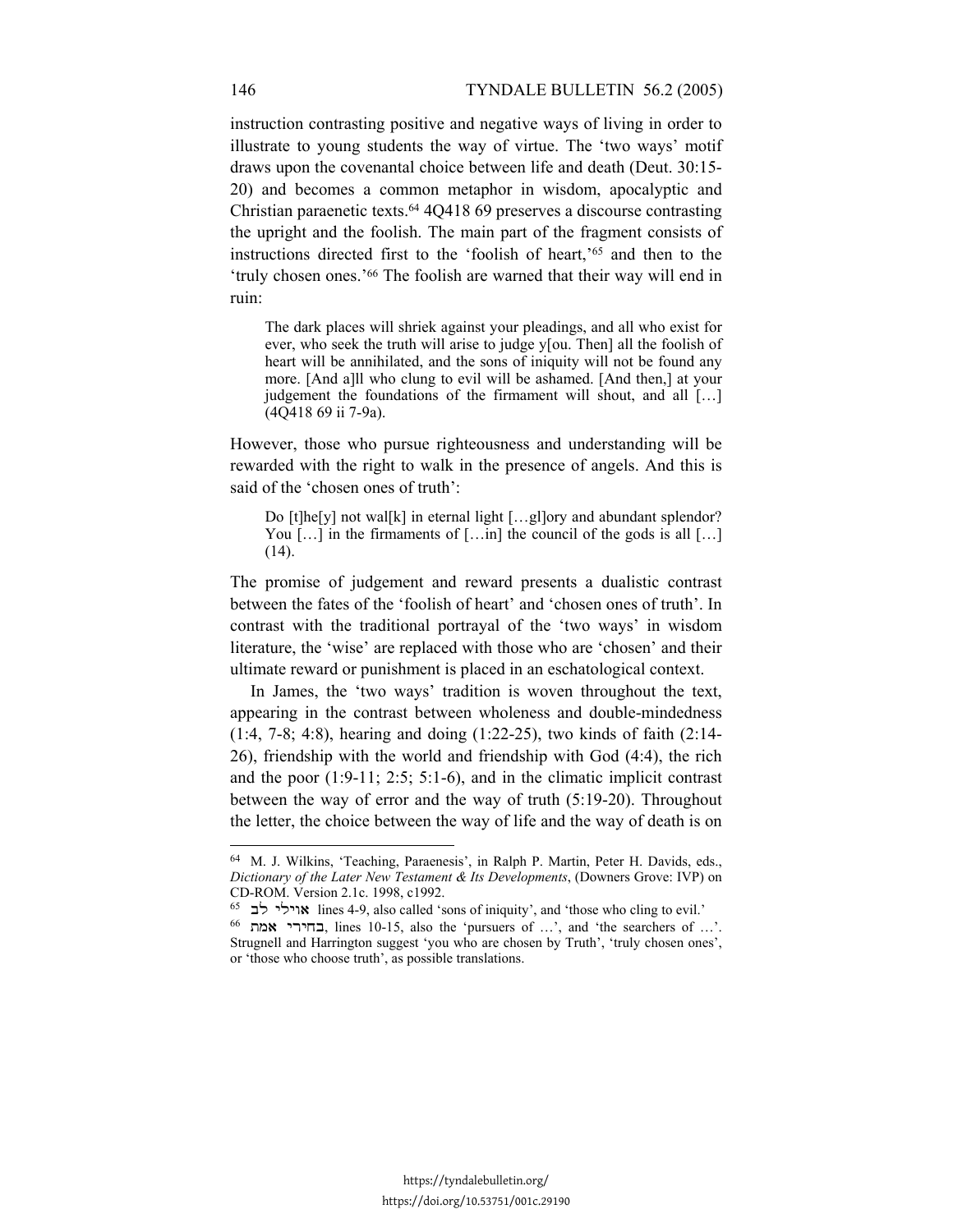#### LOCKETT: James and 4QInstruction 147

offer by the author and the climax of such an offer is extended from retribution in this life to final judgement in the next (cf.  $5:1-6$ ).<sup>67</sup> The oppositional nature of the 'two way' motif is further displayed in the discourse on wisdom in 3:13-17, where 'wisdom from above' is contrasted with a wisdom that is 'earthly'. Such a contrast corresponds to the perception of wisdom as the measure of human behavior.68 Yet, as the 'good and perfect' gifts in 1:17, this wisdom is 'wisdom from above' (ἄνωθεν σοφία, 3:15, 17), while 'jealousy' and 'selfish ambition' outwardly characterize the antithesis of 'wisdom from above', namely wisdom that is 'earthly, unspiritual, devilish' (ἐπίγειος, ψυχική, δαιµονιώδης, 3:15). This contrast of 'heavenly' and 'demonic' is essentially an invitation to follow one of two ways. The way of 'wisdom from above' or the way of the 'earthly, unspiritual, devilish'. The contrast of the two 'ways of wisdom' supports an eschatological dualism similar to that found in 4QInstruction and once again provides an example of the mixing of eschatological concerns with a motif traditionally associated with sapiential literature.

# **5. Conclusion**

This study has demonstrated several literary forms, themes, and motifs shared between 4QInstruction and James; namely admonitions and exhortations, future reversal sayings, aphoristic sentences, traditional wisdom *topoi*, eschatological themes, and the 'two ways' motif. From these similarities it seems that both texts incorporate traditional sapiential wisdom concepts with an eschatological understanding of the world. The mixing of ideas is particularly evident in each text's portrayal of 'revealed wisdom' and the eschatological judgement of the wicked and righteous. Thus, the eschatological elements in James are not limited to the prologue and epilogue (as argued by Penner) but

-

<sup>67</sup> Penner states that, 'James … may be understood as a "two ways" document … The writer conceives of a path to life and one to death, and urges the readers to choose the one which leads to blessing' (*The Epistle of James and Eschatology*: 232). Cf. the assessment of Margaret Mary McKenna, that James in entirely composed of 'two ways' elements, including antithesis and imagery and metaphor of 'way' ('"The Two Ways" in Jewish and Christian Writings of the Greco-Roman Period: A Study of the Form Repentance Paraenesis' (unpublished Ph.D. dissertation, University of Pennsylvania, Department of Classics, 1981): 268. 68 Prov. 1:7; 2:6; 22:4; Sir. 1:1, 14, 26; 19:20; Wis. 1:6; 7:15.